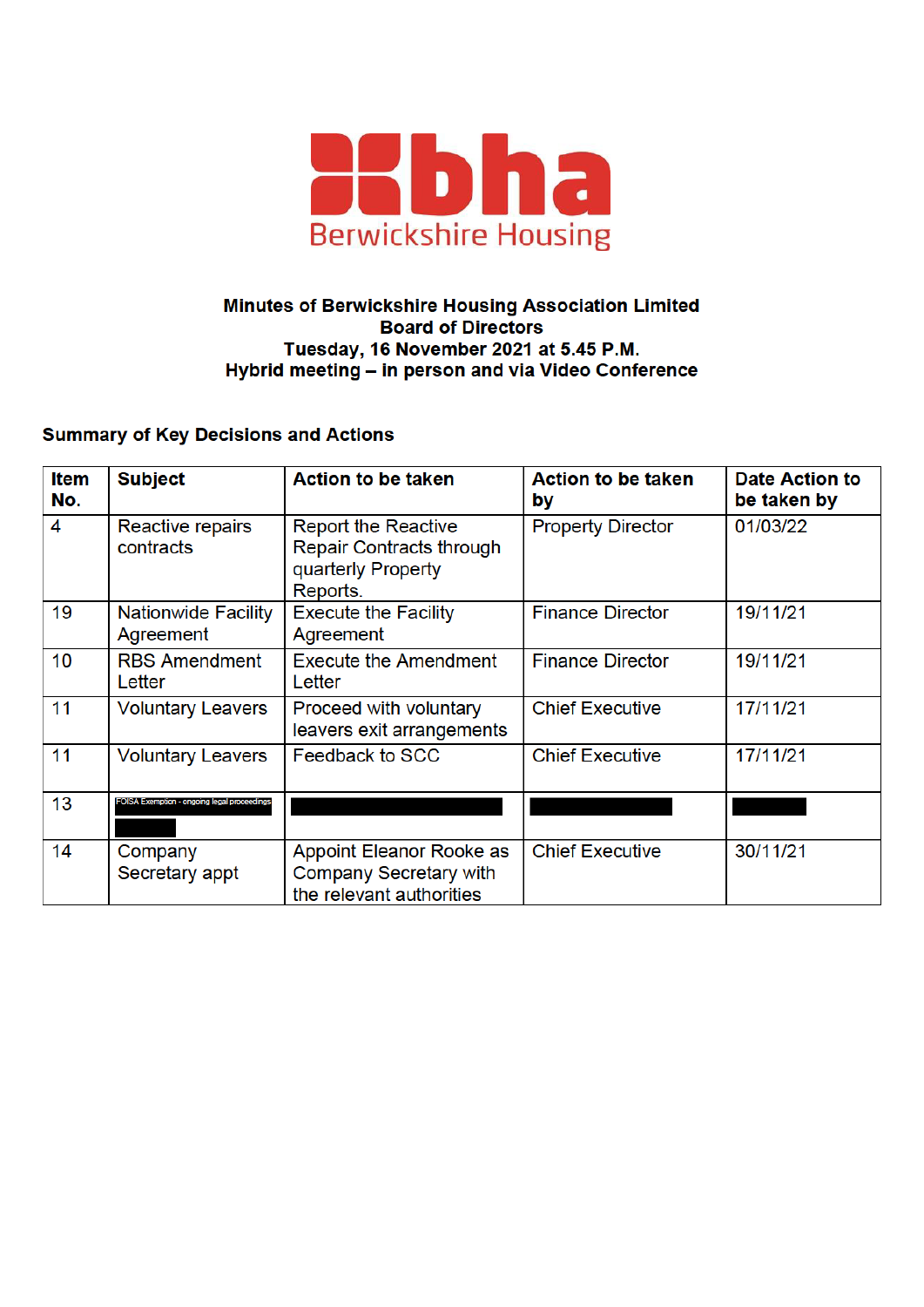| <b>Berwickshire Housing</b><br><b>Present:</b><br>Jim McDevitt, Chair (In person)                                                                                                                                                                                                                                                  |                                                |                                                                                                                                                                                              | <b>Minutes of Berwickshire Housing Association Limited</b><br><b>Board of Directors</b><br>Tuesday, 16 November 2021, at 5.45 P.M.<br>Hybrid meeting – in person and via Video Conference<br>In Attendance:<br>Michelle Meldrum, Chief Executive (in person) |               |                  |                                        |
|------------------------------------------------------------------------------------------------------------------------------------------------------------------------------------------------------------------------------------------------------------------------------------------------------------------------------------|------------------------------------------------|----------------------------------------------------------------------------------------------------------------------------------------------------------------------------------------------|--------------------------------------------------------------------------------------------------------------------------------------------------------------------------------------------------------------------------------------------------------------|---------------|------------------|----------------------------------------|
| Graeme McLeod, Vice Chair (via Zoom)<br>Viv Cockburn, Vice Chair (via Zoom)<br>John Campbell (via Zoom)<br>Norrie MacPhail (via Zoom)<br>Sam Hart (via Zoom)<br>Hugh Carr (in Person)<br>Lynn Gray (in Person)<br>Anne Rutherford (in person)<br>Gavin Edmonds (via Zoom)<br>Stephen Scott (in Person)<br>Paul Matthews (via Zoom) |                                                | Angela Taylor, Property Director (in person)<br>Eleanor Rooke, Finance Director (via Zoom)<br>Dan Blake, Operations Director (via Zoom)<br>Colin Turner, Minute Taker (in person)            |                                                                                                                                                                                                                                                              |               |                  |                                        |
| <b>Item</b><br>No.                                                                                                                                                                                                                                                                                                                 | <b>Agenda Item</b>                             | <b>Minute</b>                                                                                                                                                                                |                                                                                                                                                                                                                                                              | <b>Action</b> | <b>Action By</b> | <b>Action to be</b><br>completed<br>by |
| 1                                                                                                                                                                                                                                                                                                                                  | <b>Apologies</b>                               | Apologies were received from Gareth James                                                                                                                                                    |                                                                                                                                                                                                                                                              |               |                  |                                        |
| $\overline{2}$                                                                                                                                                                                                                                                                                                                     | <b>Declarations of</b><br><b>Interest</b>      | Norrie MacPhail and John Campbell declared their<br>interest in BHA Enterprise.                                                                                                              |                                                                                                                                                                                                                                                              |               |                  |                                        |
| $\overline{3}$                                                                                                                                                                                                                                                                                                                     | <b>Minutes from</b><br><b>Previous Meeting</b> | 3.1 Proposed by Stephen Scott and seconded by Anne<br>Rutherford the Board approved the minutes of the<br>meeting of the 28 <sup>th</sup> September 2021 as a true record of<br>the meeting. |                                                                                                                                                                                                                                                              |               |                  |                                        |
|                                                                                                                                                                                                                                                                                                                                    |                                                | <b>Matters Arising:</b>                                                                                                                                                                      |                                                                                                                                                                                                                                                              |               |                  |                                        |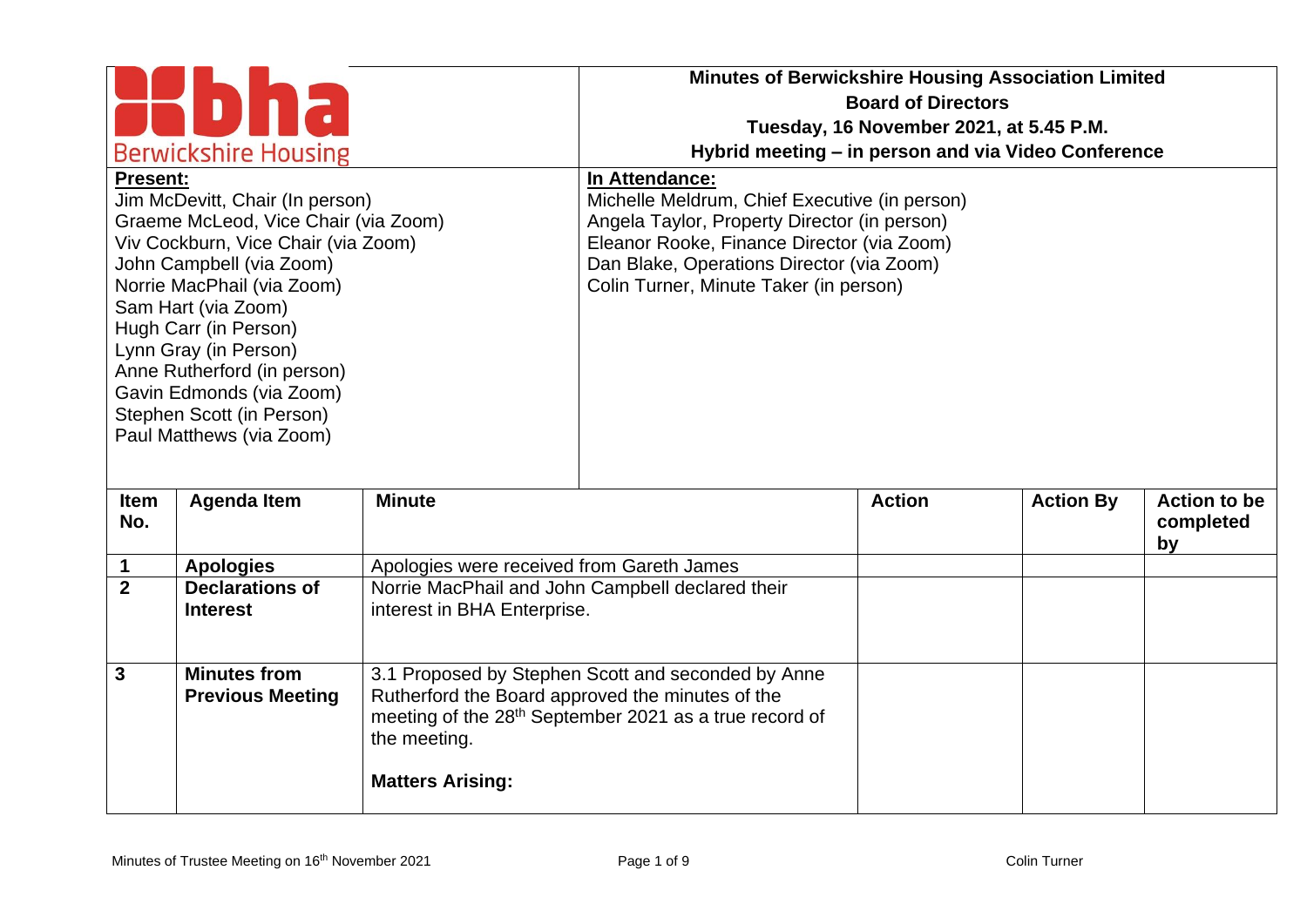|                         |                                                  | It was reported that all actions from the previous meeting                                                                                                                                                                                                                                                                                                                                                                                                                                                                                                                            |                                                                                             |                             |          |
|-------------------------|--------------------------------------------------|---------------------------------------------------------------------------------------------------------------------------------------------------------------------------------------------------------------------------------------------------------------------------------------------------------------------------------------------------------------------------------------------------------------------------------------------------------------------------------------------------------------------------------------------------------------------------------------|---------------------------------------------------------------------------------------------|-----------------------------|----------|
|                         |                                                  | had either been completed, were on track or would be                                                                                                                                                                                                                                                                                                                                                                                                                                                                                                                                  |                                                                                             |                             |          |
|                         |                                                  | dealt with at this meeting.                                                                                                                                                                                                                                                                                                                                                                                                                                                                                                                                                           |                                                                                             |                             |          |
| $\overline{\mathbf{4}}$ | <b>Chief Executive's</b><br><b>Update report</b> | The Chief Executive proposed that the Reactive Repair<br>contract performance be reported through the Property<br>Quarterly reports in future, now that the contracts have<br>been awarded and are being delivered.<br>The Chief Executive undertook to circulate, dates for the<br>briefing sessions for 2022:<br>1. Housing Sector Research - February/March 2022<br>2. Modern Methods of Construction - May/June 2022<br>3. Customer Insight - August/September 2022                                                                                                               | Report the<br><b>Reactive Repair</b><br>Contracts through<br>quarterly Property<br>Reports. | Property<br><b>Director</b> | 01/03/22 |
|                         |                                                  | 4. Value for Money/Benchmarking - As part of Board<br>event October/November 2022<br>17:51 Norrie MacPhail joined the meeting                                                                                                                                                                                                                                                                                                                                                                                                                                                         |                                                                                             |                             |          |
|                         |                                                  | <b>Edgar Road, Westruther</b>                                                                                                                                                                                                                                                                                                                                                                                                                                                                                                                                                         |                                                                                             |                             |          |
|                         |                                                  | The Chief Executive reported that some residents had<br>attended a drop-in session at 5 Edgar Road with the<br>Property and Operations Directors, structural engineer<br>and architect, but have since written again to disagree<br>with BHAs position and professional advice.<br>Discussions are ongoing with the customers on their<br>housing options. BHA and Eildon continue to liaise, given<br>the time constraints on the Eildon rehousing option are<br>governed by Eildon's completion and letting of these new<br>homes.<br>The Board noted the Chief Executive's report. |                                                                                             |                             |          |
| 5                       | <b>Performance</b><br>report Q2                  | The Property Director and Operations Directors invited<br>questions.                                                                                                                                                                                                                                                                                                                                                                                                                                                                                                                  |                                                                                             |                             |          |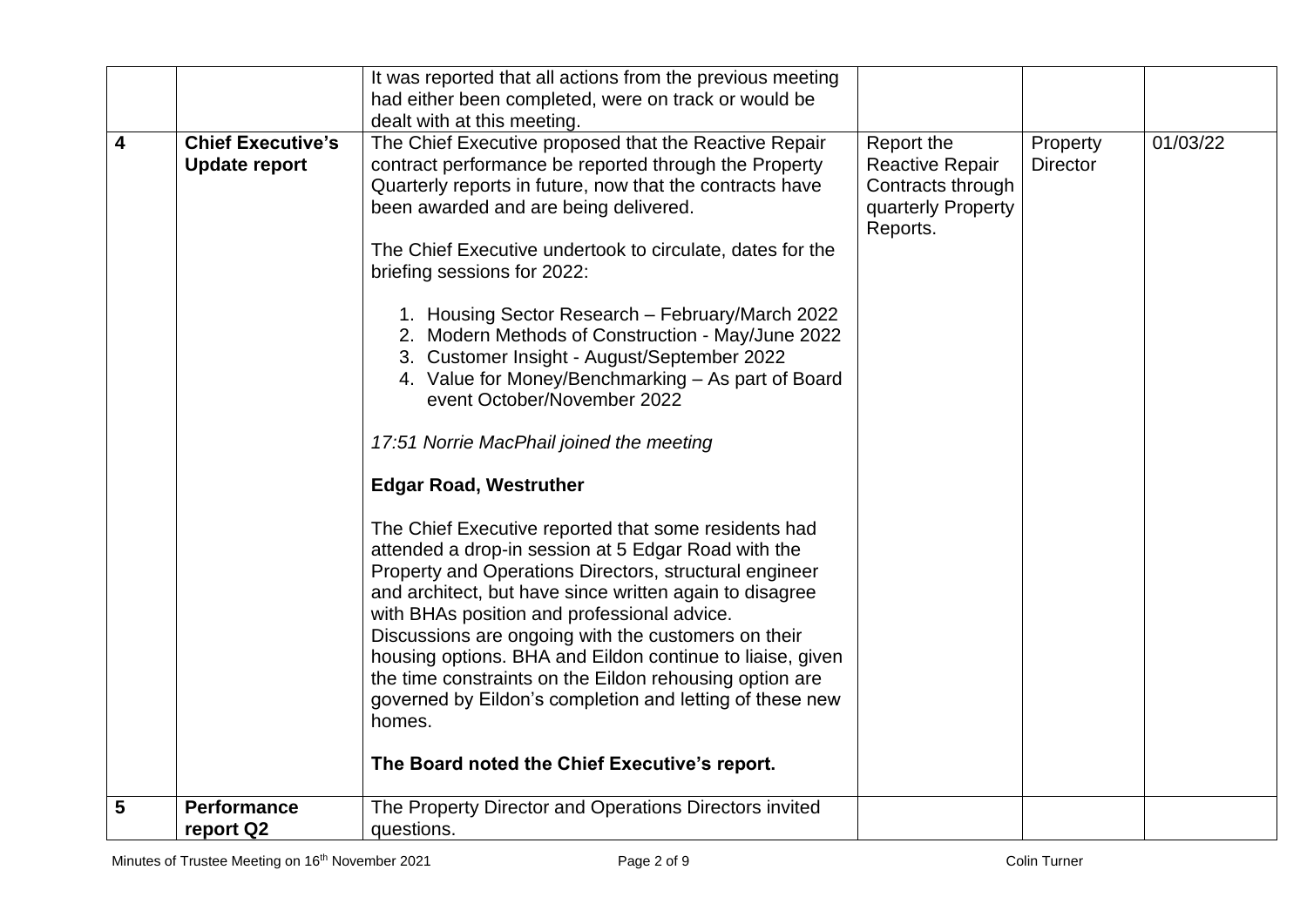|                 |                                                           | The Operations Director reported that BHA had re-joined<br>the "G8" group of RSLs, a benchmarking group of other<br>Scottish social landlords.<br>Further investigation into the number of tenancies not<br>lasting more than one year was being conducted.<br>Acknowledging the greater detail behind the figures was<br>scrutinised by the Operations Committee, the Board<br>noted the report.                                                                                                                 |  |  |
|-----------------|-----------------------------------------------------------|-------------------------------------------------------------------------------------------------------------------------------------------------------------------------------------------------------------------------------------------------------------------------------------------------------------------------------------------------------------------------------------------------------------------------------------------------------------------------------------------------------------------|--|--|
| $6\phantom{1}6$ | <b>Quarter 2</b><br><b>Monitoring</b><br><b>Statement</b> | The Finance Director reported that the year to date<br>covenants and forecast covenants for BHA would be<br>compliant.<br>FOISA Exemption - subsidiary non-social housing business                                                                                                                                                                                                                                                                                                                                |  |  |
|                 |                                                           | The Finance Director invited questions.<br>Graeme MacLeod suggested that the number of planned<br>improvements be included in the report to reflect value for<br>money. The Finance Director undertook to speak to the<br>Property Director to include this in future reports.<br>It was confirmed that the legal fees associated with the<br>release of securities from Nationwide were one off costs.<br>The Finance Director explained that the EESSH<br>expenditure was confirmed as being smoothed into next |  |  |
|                 |                                                           | year to avoid any further breach of the covenants.<br>Considerable reallocation of capital works budget had<br>been diverted to assist us meet EESSH.                                                                                                                                                                                                                                                                                                                                                             |  |  |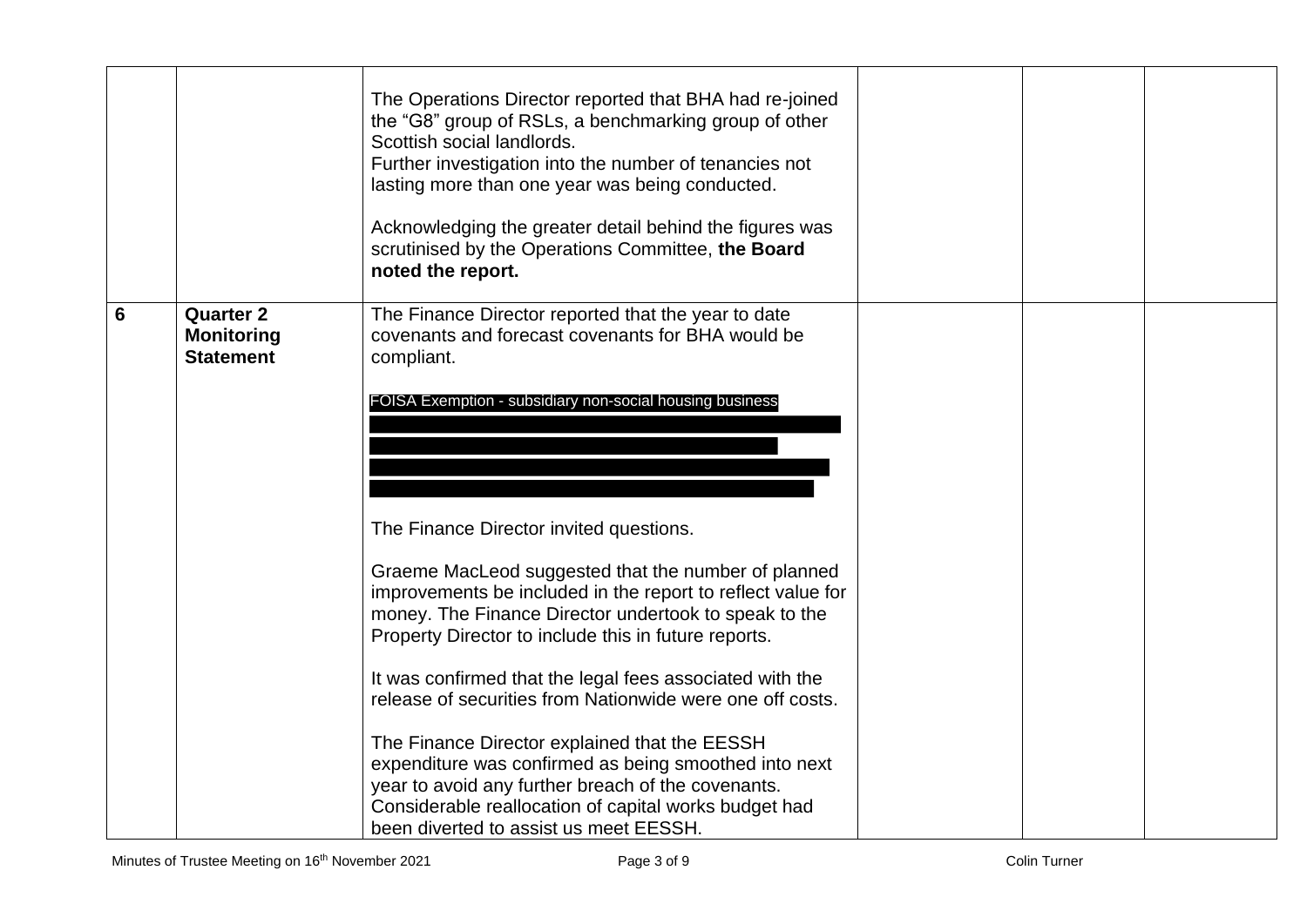|                |                                                | 18:26 Sam Hart joined the meeting<br>Norrie MacPhail queried the £108k of SUNAMP batteries<br>in stock and asked if these were going to be used? The<br>Property Director advised that things had moved on since<br>this purchase was made and work was ongoing to<br>determine what the future use of these batteries would<br>be.<br>The Board noted the report |                                      |                            |          |
|----------------|------------------------------------------------|-------------------------------------------------------------------------------------------------------------------------------------------------------------------------------------------------------------------------------------------------------------------------------------------------------------------------------------------------------------------|--------------------------------------|----------------------------|----------|
| $\overline{7}$ | Q2 Review of the<br><b>Business Plan</b>       | The Finance Director introduced the report and invited<br>questions.<br>It was confirmed that the master spreadsheet was<br>reviewed at least twice a month by staff at both Executive<br>Team meetings and Performance Meeting<br>The Board noted the progress made against delivery<br>of the business plan                                                     |                                      |                            |          |
| 8              | <b>Q2 Write Off report</b>                     | The Board noted the write off report                                                                                                                                                                                                                                                                                                                              |                                      |                            |          |
| $\overline{9}$ | <b>Nationwide Facility</b><br><b>Agreement</b> | The Finance Director reported that the facility agreement<br>had been reviewed by the Audit and Finance Committee<br>and was being presented to the Board for approval. Hugh<br>Carr, Chair of the Audit and Finance Committee, gave his<br>assurance that the document had been scrutinised and<br>recommended it's approval by the Board.                       | Execute the<br>Facility<br>Agreement | Finance<br><b>Director</b> | 19/11/21 |
|                |                                                | The Board resolved that the Nationwide Facility<br>Agreement, the extract minutes and Officer's<br>Certificate, which incorporate the delegation of<br>authority to the Chief Executive or Finance Director<br>to negotiate, finalise, approve and accept the whole                                                                                               |                                      |                            |          |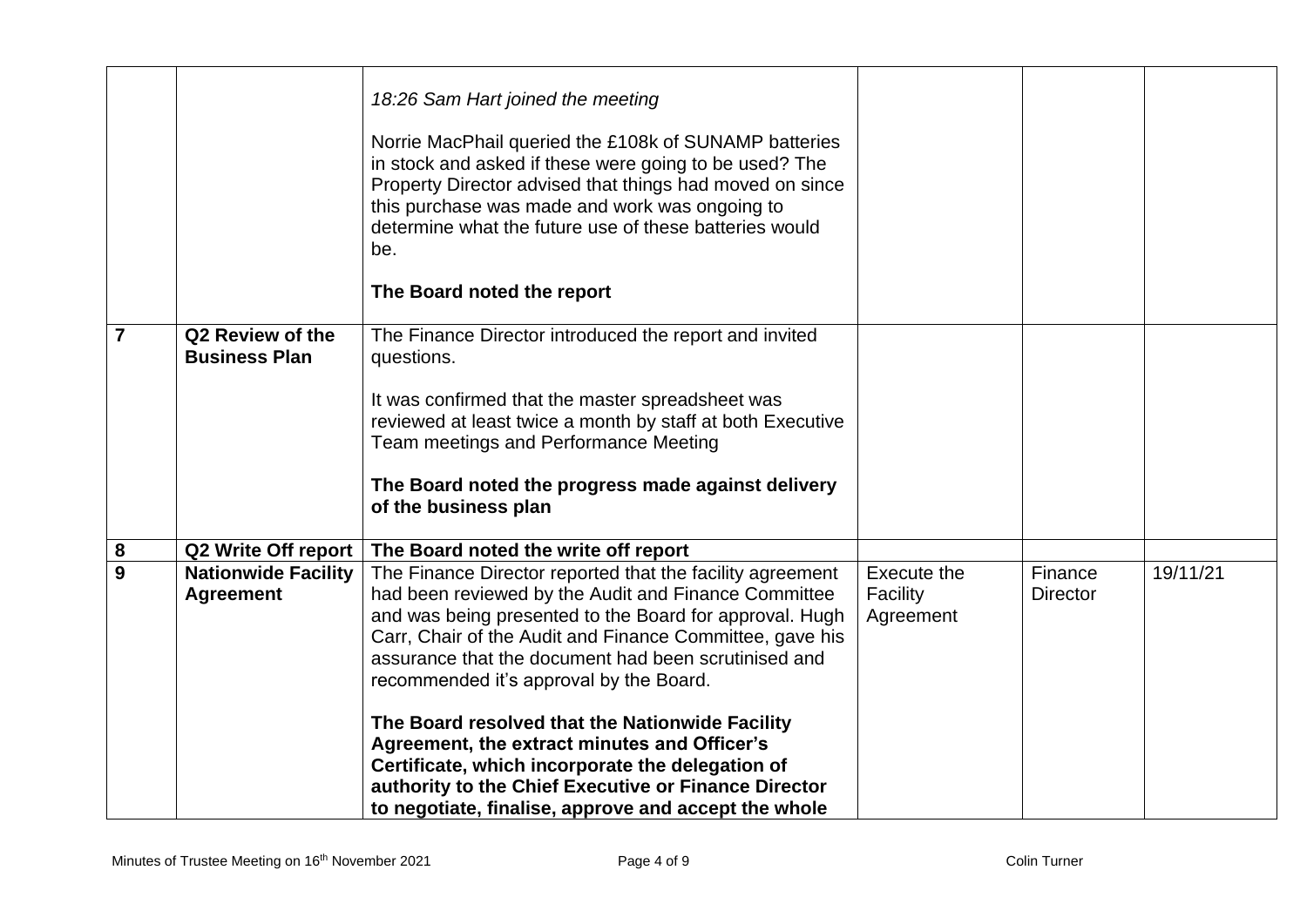|    |                                                                | terms and conditions of the Facility Agreement were<br>approved.                                                                                                                                                                                                                                                                                                                                                                                                                                                                                                                                                                                                            |                                                                              |                                                 |                      |
|----|----------------------------------------------------------------|-----------------------------------------------------------------------------------------------------------------------------------------------------------------------------------------------------------------------------------------------------------------------------------------------------------------------------------------------------------------------------------------------------------------------------------------------------------------------------------------------------------------------------------------------------------------------------------------------------------------------------------------------------------------------------|------------------------------------------------------------------------------|-------------------------------------------------|----------------------|
| 10 | <b>RBS Amendment</b><br><b>Letter</b>                          | The Finance Director reported that the amendment letter<br>had been reviewed by the Audit and Finance Committee<br>and was being presented to the Board for approval. Hugh<br>Carr, Chair of the Audit and Finance Committee, gave his<br>assurance that the letter had been scrutinised and<br>recommended it's approval by the Board.<br>The Board resolved that the RBS amendment<br>letter, the extract minutes and Officer's Certificate,<br>which incorporate the delegation of authority to the<br><b>Chief Executive or Finance Director to negotiate,</b><br>finalise, approve and accept the whole terms and<br>conditions of the Amendment Letter were approved. | Execute the<br>Amendment<br>Letter                                           | Finance<br><b>Director</b>                      | 19/11/21             |
| 11 | <b>Voluntary Leavers</b><br><b>Request (First call</b><br>out) | The Board approved the packages for the seven<br>voluntary leavers as detailed in the report, understanding<br>that leaving dates were still to be negotiated.<br>The Chair reported that the Staff Consultative Committee<br>had asked the Board to consider two options:                                                                                                                                                                                                                                                                                                                                                                                                  | Proceed with<br>voluntary leavers<br>exit<br>arrangements<br>Feedback to SCC | Chief<br>Executive<br>Chief<br><b>Executive</b> | 17/11/21<br>17/11/21 |
|    |                                                                | The SCC would like the board to reconsider the<br>1.<br>enhanced voluntary redundancy deadline for those<br>staff who are applying for new posts and wish to<br>remain with BHA but are unsuccessful in the<br>interview process, that the enhanced voluntary<br>redundancy will be extended to them rather than<br>the statutory redundancy. The SCC feel this is not                                                                                                                                                                                                                                                                                                      |                                                                              |                                                 |                      |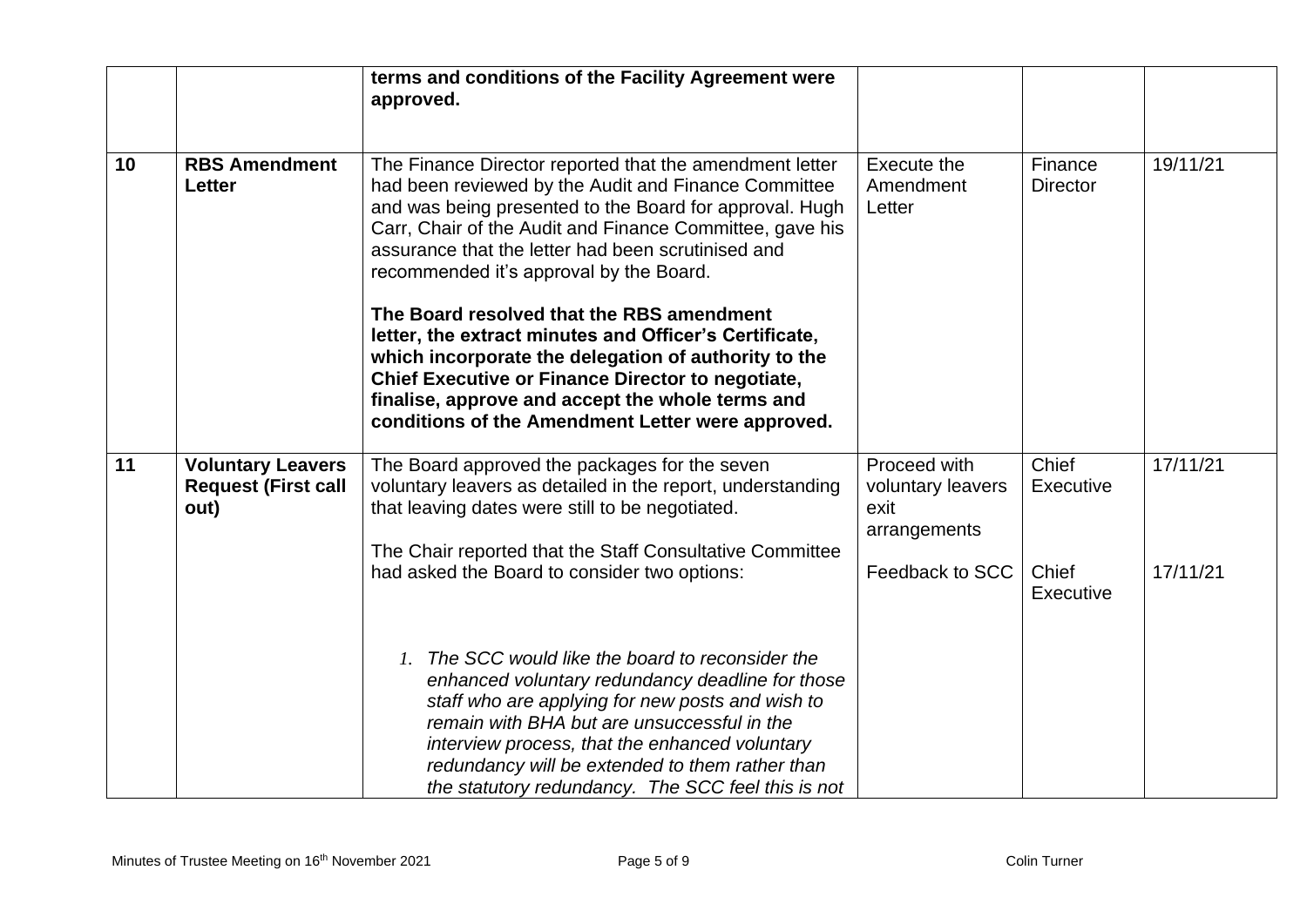| unreasonable as this is potentially only affecting a<br>couple of employees                                                                                                                                                                                                                                                                                                                                                                              |
|----------------------------------------------------------------------------------------------------------------------------------------------------------------------------------------------------------------------------------------------------------------------------------------------------------------------------------------------------------------------------------------------------------------------------------------------------------|
| The Board discussed the request and whilst there<br>was discussion around the possible implications of<br>varying the initially agreed offer, the Board voted in<br>favour of the request (10 votes for ,2 against)                                                                                                                                                                                                                                      |
| 2. The SCC would also like the board to reconsider<br>the enhanced voluntary redundancy for the trial<br>period of any new post rather than the statutory<br>redundancy should staff or equally BHA feel this is<br>not the right fit.<br>$\mathfrak{Z}$ .                                                                                                                                                                                               |
| The Board discussed this point and declined to<br>support it for the following reasons:                                                                                                                                                                                                                                                                                                                                                                  |
| 1. The number of colleagues involved. Potentially<br>13 in line with the new posts of Neighbourhood<br>Manager Tenancy Sustainment Manager and<br><b>Customer Experience Assistant.</b>                                                                                                                                                                                                                                                                  |
| 2. The timescales involved i.e. the target<br>implementation date is April 2022 and therefore<br>the Board could potentially be presented with a<br>number of enhanced requests in June 2022<br>following the trial period. The Board agreed that<br>this was not a reasonable timeframe in terms of<br>the decision relating to the enhanced financial<br>package. All colleagues who are successful at<br>interview will be given every opportunity to |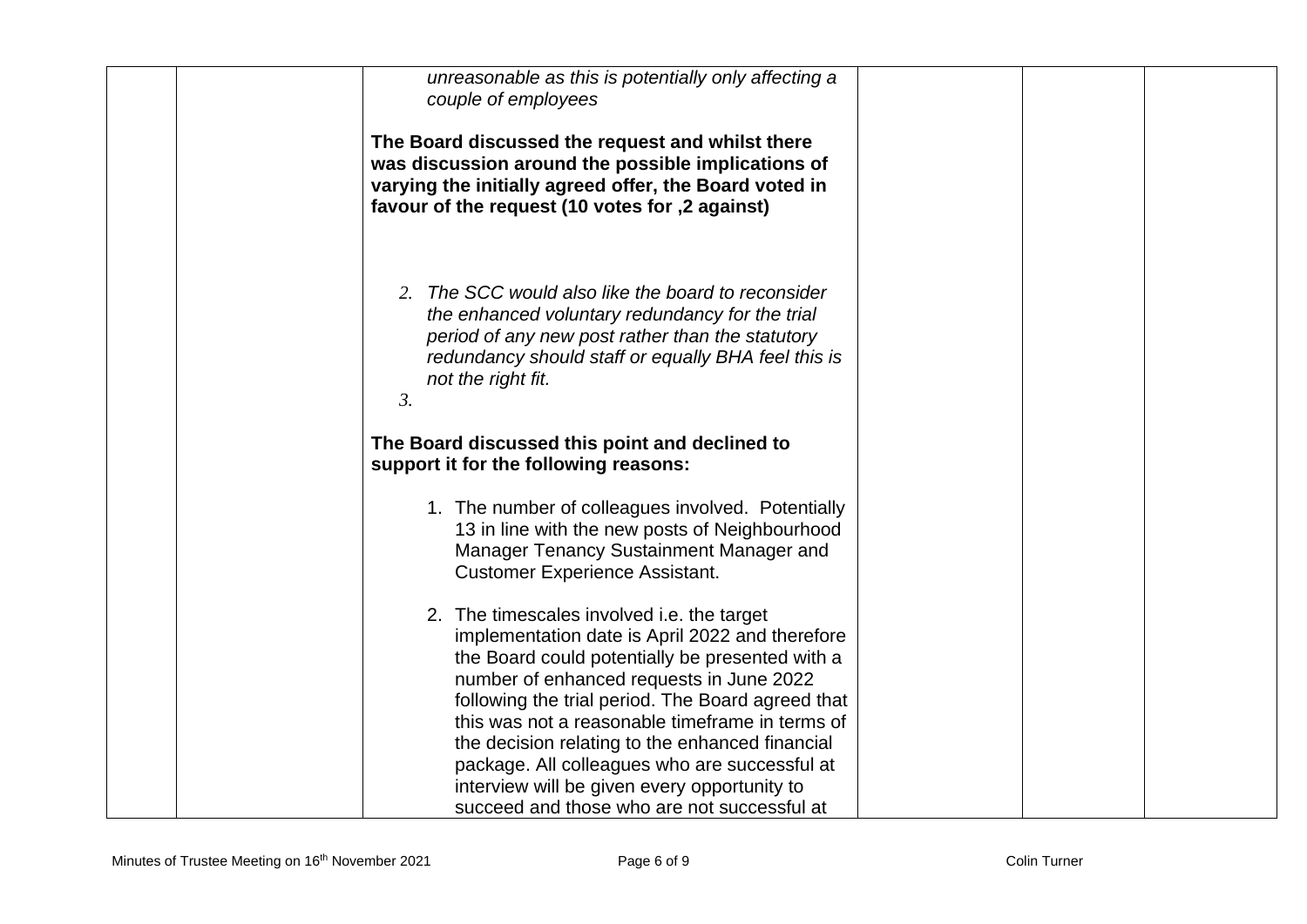|    |                                            | interview are covered by point 1.                                                                                                                                                                                                                                                                                                                                     |                                                                                                |                                  |          |
|----|--------------------------------------------|-----------------------------------------------------------------------------------------------------------------------------------------------------------------------------------------------------------------------------------------------------------------------------------------------------------------------------------------------------------------------|------------------------------------------------------------------------------------------------|----------------------------------|----------|
|    |                                            | 3. Some colleagues who may have been<br>unsuccessful at interview and then potentially<br>been made redundant, could have had this<br>opportunity and so Trustees felt this was unfair<br>to them.                                                                                                                                                                    |                                                                                                |                                  |          |
|    |                                            | The Board did agree to consider any future cases<br>where there was deemed to be exceptional<br>circumstances. These will be considered on a case by<br>case basis.                                                                                                                                                                                                   |                                                                                                |                                  |          |
| 12 | <b>Policies for</b><br>renewal             | <b>ITEM WITHDRAWN</b>                                                                                                                                                                                                                                                                                                                                                 |                                                                                                |                                  |          |
| 13 | FOISA Exemption - ongoing legal proceeding | FOISA Exemption - ongoing legal proceedings                                                                                                                                                                                                                                                                                                                           |                                                                                                |                                  |          |
| 14 | <b>Governance</b><br><b>Update</b>         | The Board approved that Eleanor Rooke be appointed<br>Company Secretary of both Berwickshire Housing<br>Association and BHA Enterprise.<br>The Notifiable Event relating to the closure of the office<br>to the public due to COVID-19 is now closed.<br>The review of the operating model and re-structure had<br>now been opened as notifiable event and all of the | <b>Appoint Eleanor</b><br>Rooke as<br>Company<br>Secretary with<br>the relevant<br>authorities | <b>Chief</b><br><b>Executive</b> | 30/11/21 |
| 15 | <b>AOCB</b>                                | minutes were now with the Regulator.<br>Hugh Carr confirmed that the interviews for the external<br>auditors had taken place and Chiene and Tait had been<br>re-appointed as BHA's auditors.                                                                                                                                                                          |                                                                                                |                                  |          |
| 16 | In Camera Item                             | The staff left the meeting at this point. The Chair minuted<br>this item:<br>There was only one topic discussed at the Trustees only                                                                                                                                                                                                                                  |                                                                                                |                                  |          |
|    |                                            | session: the standard and methodology to which BHA<br>builds our new properties. In general terms everyone                                                                                                                                                                                                                                                            |                                                                                                |                                  |          |